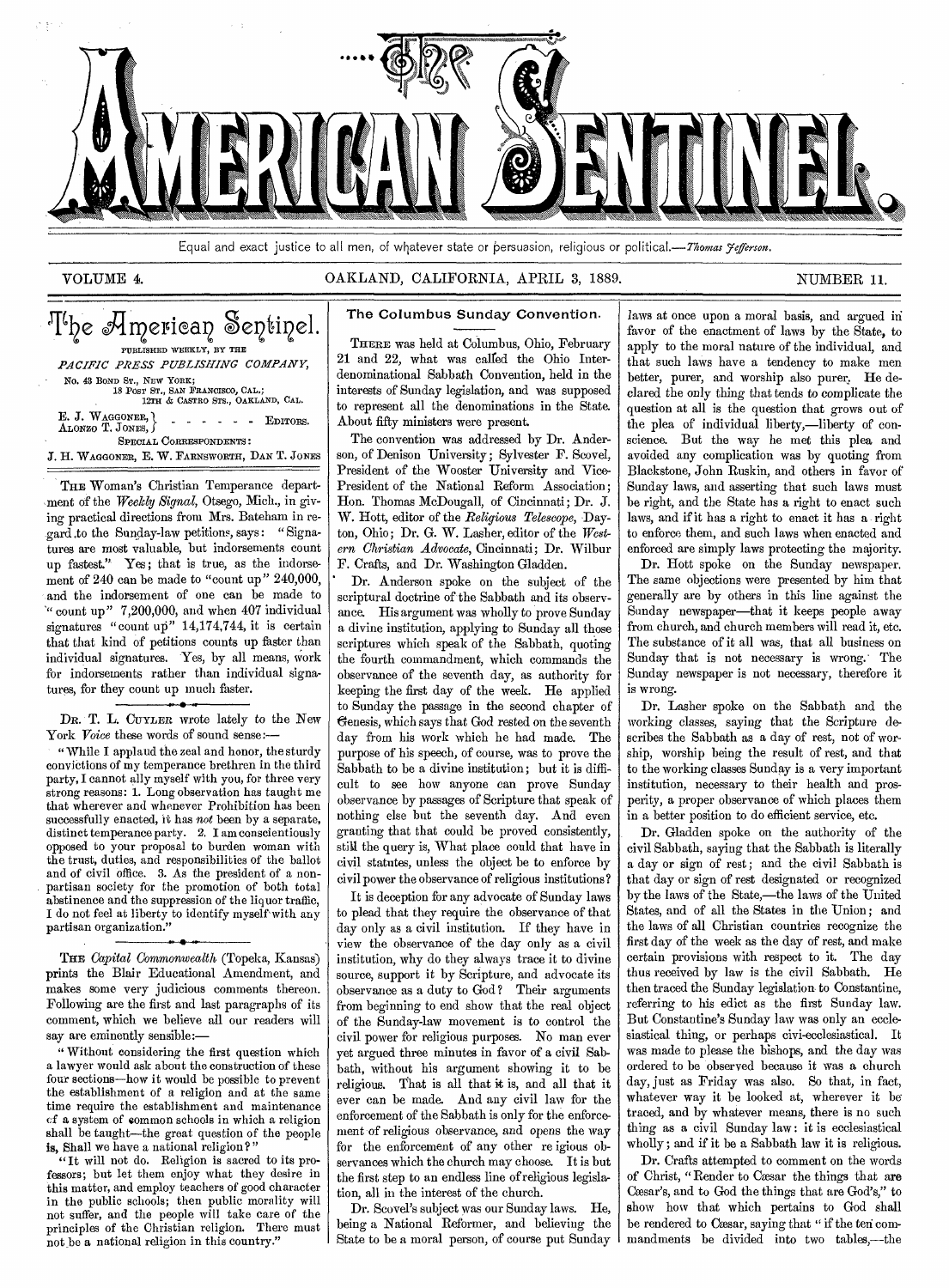duties to God and the duties to man,—it would have to be divided at the word 'holy' in the first sentence of the fourth commandment, because the next sentence says, 'Six days shalt thou labor,' and there are laws in the United States on the subject of labor. And secondly, another clause of the commandment refers to the stranger within thy gates ; and the United States has laws about aliens; and this makes that part of the commandment to consist of duty toward man, and that, therefore, civil government may legislate upon it." But this makes the commandment speak to the Nation instead of the individual, and entitles the Nation to compel men to render obedience to God, and virtually demands of men that they render to the civil government what belongs to God, and makes Christ contradict himself. Next he declared that man has re-enacted six of the commandments. It is not to be wondered at that this statement should be made by Mr. Crafts in this connection, because if it be right for man in the form of civil government to exact of men what belongs to God, then the government usurps the place and the authority of God; and having so done, it becomes necessary, of course, to re-enact such commandments as the government may deem necessary to its work. This is all perfectly consonant with the whole system of things that is represented in the Sunday-law movement, and which Dr. Crafts is seeking to establish here, that is, human government in the place of the Government of God. But so long as the Lord shall remain supreme, so long it will remain unlawful for civil government to exact of men that which pertains to God; and so long it will be blasphemous usurpation for any Government or any society of men to attempt to re-enact any of the commandments of God. It shows a deplorable estimate of the institutions and- Government of the Lord when men professing to be ministers of the gospel will talk about any of God's statutes being re-enacted by anybody in any way.

There was a committee appointed on organization ; and one of the recommendations of the committee was that the society should be called "The Christian Sabbath Association of the State of Ohio." Another was that the object of the association should be "to promote in every legitimate way the observance by all classes of people of the. Lord's day in accordance with its import as defined by Christ in Mark 2: 27." When this was read, the Rev. Mr. Jefferson, of Cincinnati, objected to the name, and proposed to substitute " The Sunday Association of the State of Ohio," and asked that the reference to Mark 2:27 be stricken out of the recommendation entirely. The reason which he gave for these changes was that in the words of Christ in Mark 2:27 there was no reference whatever to Sunday or the first day of the week, but that Christ was referring 'to the Sabbath of Mosaic institution, which had been abolished. After a good deal of discussion Dr. Crafts suggested that the name be " The Ohio Sabbath Association;" and with reference to striking out the text Mark 2 : 27 he said: "As the people are not given to having their Bibles at hand, and not everybody is familiar with that term, it would be better to stop with the term Lord's day, as everybody knows what that means." For himself he supposed the text Mark  $2:27$ was " the Sabbath was made for man." But he was not quite sure. Dr. Crafts's suggestions were accepted, and the association was called "The Ohio Sabbath Association," and the reference to

Mark 2 : 27 was stricken out. A secretary was appointed for each county in the State.

Next came the report of the Committee on Resolutions. These excited considerable discussion, especially one proposing to indorse the movement in favor of a Saturday half-holiday for workingmen. Dr. Lasher said : " I do not see why they should say anything about the Saturday halfholiday. I have not as much interest for the laboring man on the six days as I have on the Sabbath-day ; so I move that we strike out that part of the resolution." Another said the Saturday half-holiday had a good deal to do with the Sabbath question. Dr. Crafts said there could be no objection to it, and this resolution was only to commend. Dr. Lasher replied: "I know it is only commendatory, but it is a question with me whether it is best to commend." When the question came to a vote it was defeated by twentyfour to seventeen.

Another resolution rejoiced in the growth of the literature for the defense or the Sabbath, and urged its increased circulation, especially the new series of documents issued by the American Sunday Union. This gave an opportunity for Dr. Crafts to urge them to call for the hearing on the Sunday question before the Committee on Education and Labor, telling all to write to the representatives now instead of to the senators, because the senators had been overwhelmed with orders, so that they could not fill them. Another resolution indorsed heartily the petition to Congress for the passage of the Sunday-Rest bill, asking immediate effort for the multiplication of signatures, and resolved that the President of this convention be authorized to sign the petition for the whole of the members. This resolution, of course, was adopted.

Next came a paper by Rev. James Brand, on the subject, "To What Extent Are the Christians Responsible for Sabbath Desecration?" He cited, as in the case of the Elgin, Ill., convention, the fact that Christians buy Sunday papers, and do business on Sunday, and live carelessly in many things. And when it came to the discussion of the paper, one gentleman said he would like to find out by what means he could get the churchmembers to attend church, especially the railroad men. Another, in answering this, said he thought the reason why they had gotten into this difficulty was because the church has got away from the fourth commandment. At this the Rev. Mr. Jefferson, of Cincinnati, said he did not believe in the perpetuity of the ten commandments, but abided by the teachings of Christ, and that there was " no commandment to-day requiring the Sabbath to be kept."

Here he was interrupted by one, who said that " Christ came not to destroy, but to fulfill." Mr. Jefferson replied: " That is all right ; and he did fulfill it. And, therefore, it no more remains to be fulfilled, because he fulfilled it once for all, and it is gone." He said he was in favor of the object for which the convention was called together, but he was opposed to the use of the term " the Sabbath-day" in the sense in which they were using it there. This created a great stir; about a half dozen members were on their feet at once, and several of them talking at once. Somebody cried, " Put him out!" The tumult finally subsided without any violence being done.

The convention closed with the speech by Dr. Crafts on the subject of "The Sabbath from a Patriotic Standpoint." It is the same speech, only with slight variations, that he delivered at

Washington City, Chicago, and to the Knights of Labor at Indianapolis. He referred to the counter petitions that are being circulated against the Blair Sunday bill, and said that those who were securing those petitions sometimes take tables in the streets upon which to write, and then bring up every gambler and harlot that they can find to sign the petition. We have had considerable to do with getting signatures to that counterpetition, and we know a good many others who have also, and we do not know of any such characters as these that have signed it, nor do we know of anyone who does know, unless it be Dr. Crafts. His acquaintance with that kind of characters may be sufficiently broad to justify him in making the statement. As for us, we know nothing about either the characters or the fact. In answer to the argument that is made that the Blair Sunday bill is unconstitutional, he affirmed that it is constitutional, because the Constitution itself embodies a Sunday law. He referred to that part of the United States Constitution which provides that the President shall have ten days (Sunday excepted) in which to sign a bill, or to keep it without signing it, and then exclaimed: " What is that but a Sunday law? That is the acorn."

Hon. Mr. McDougall's speech opened up a scene that was not on the bills, although it was the best speech in the whole convention. It was as follows:—

" Being in full sympathy with every well-directed and reasonable movement for a better observance of the civil Sabbath and a belief in the Christian Sabbath, I respond to your call on me to speak. In 1880 the laws of Ohio for the protection of the Sabbath imposed as the highest fine the sum of five dollars. To-day the legislation is as stringent as in any State in this Union. If the Sabbath is not observed as you desire it, it is not the fault of legislation. No additional legislation is needed to secure what you desire. What then is needed? The solution of this problem is deeper than legislation. Legislation does not change character, and its fiat will not bring the millennium. In this State we had a population in 1880 of about 3,200,000. Of that number not quite onefourth is to be found in all of our cities having a population of 10,000 and over. So that we have an orderly civil Sabbath in at least four-fifths of the State. The evils existing and complained of are in our large cities, whose number may be counted on your ten fingers. How is existing law to be enforced in them. Their welfare is the problem of the statesman and the Christian. We have said legislation which has a limited mission for good in securing social order does not change character, and we may add, Its enforcement depends on the public sentiment behind it. Any law on this subject which depends for its enforcement on a resort to a jury, in the existing state of public sentiment in our large cities, must be of necessity a failure under any fair system of selecting a jury which represents the community from which it is drawn ; from our experience in Cincinnati, we affirm you cannot convict for selling liquor on Sunday. Just as an Ashtabula jury of members of the church would refuse in the days of the fugitive slave law to convict a citizen of that place of crime for feeding and clothing, at the command of Christ, a slave, fleeing for freedom to Canada. What then is to be done ? Seek the highest good attainable. The redemption of the masses in our large cities and their elevation to a better observance of law is to be sought through the gospel of Jesus Christ."

. "Ministering in his name, go to their homes, seek their welfare, educate them by the power and teaching of Jesus Christ, and there will come to you that reform you seek. They are waiting for this service, this education. Not in conventions ; not in resolutions ; not in the fiats of legislation',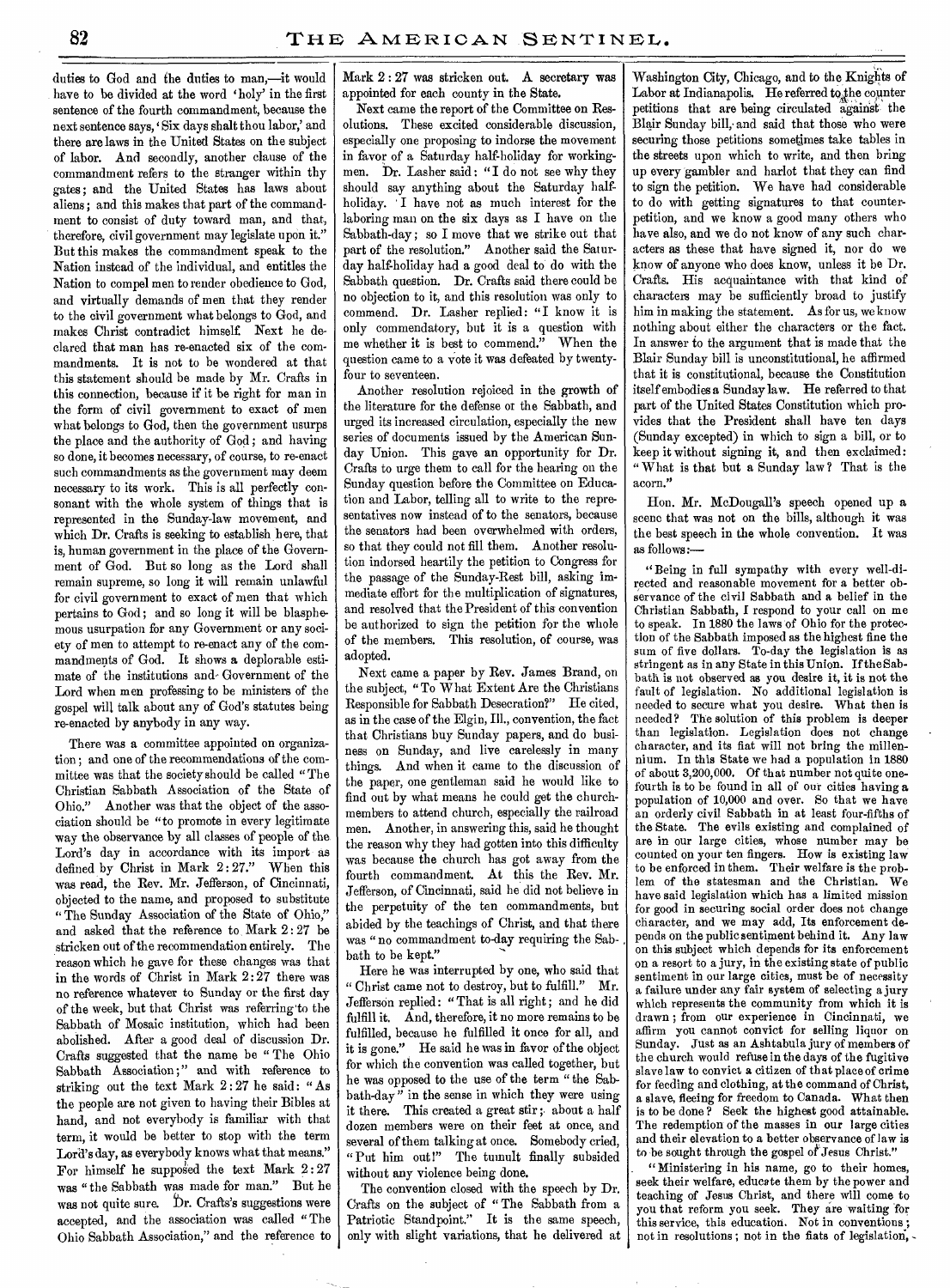but give your time, money, prayer, and service to carrying to the homes of the toiling masses the beneficent gospel, and you will elevate and reform, as nothing else can or will, those whom you now regard as the enemies of the Sabbath. I am opposed to the social ostracism that too often accompanies movements of certain kinds of reform. Bitterness never wins any man, never secures reform. The saloon keeper is not a criminal, nor the liquor business a crime. Tens of thousands of the best people of *our* land, men of wealth and character, many of them belonging to our churches, use liquor, and do not regard its purchase or use a *crime* or *a* sin. The co-operation of these men is essential to the enforcement of law.

"Tens of thousands of the working people in our large cities live in homes of one and two rooms. Whole families cook, eat, wash, sleep in such rooms. They toil from early morning till late in the evening. What are you to do with them? They are citizens; they are elements of the problem. Unless you can reach, educate, reform those masses, how are you to secure in our large cities a more orderly Sunday? Are we in a position to sit in judgment on them? How do we, observe the day? How many of us do the very things on Sabbath we are here condemning in others? What about the use of liquors in the houses of many church people, traveling on railroads 'on Sunday, etc. Let us learn that this is an intensely practical question, presenting questions for our consideration difficult to solve, and which no legislation can solve. The roots of the evils are deeper; they need the gospel of Christ as the power to give us what we desire. Abandon agitation and service for the unattainable and consecrate your time, money, prayers, and service to carrying to those for whom Christ died, his gospel of love and his ministry of service. Thus only may we successfully secure to our cities and its needy masses the blessings of a wellordered Sabbath, the foretaste of the eternal Sabbath."

In the next meeting after this speech was made a motion was made "that this convention is not in accord with Mr. McDougall's speech, and utterly repudiates it." The motion was carried unanimously and without debate. But this was not the end of the story; a self-appointed "committee of five hundred " in Cincinnati had already made arrangements for a meeting to be held in that city, Saturday night, February.23, and had invited Mr. McDougall to speak there. But after they learned in Cincinnati what Mr. McDougall had said in Columbus, the managers of the Cincinnati meeting waited upon him and asked him if the speech that he made at Columbus embodied the sentiments he expected to express in Cincinnati. And when he answered that it did, that those were his views and the ones that he proposed to advocate, he was requested not to come to the meeting, " as discord might be created by it." Mr. McDougall replied that he was not in the habit of going where he was not wanted; and consequently, he who Lad been advertised as "the speaker of the evening " was conspicuous by his absence, at the request of the managers of the Sunday-law meeting, because the speech that he would have made insisted upon the power of the gospel of Jesus Christ as the only effective means of securing religious observances, and because be told the political preachers that this was the best thing that they can engage in to make their work successful. Let it be understood, therefore. in all future references, that the Ohio Sabbath Association "utterly repudiates" the use of the gospel of Jesus as a means of securing the proper observance of the Sabbath. If the convention had repudiated the *sentence* in Mr. McDougall's speech, which spoke of the liquor business not being a crime and the saloon keeper not being a criminal, no objection could be made, although it is true in Ohio. But this they did not do. They " utterly repudiated " the whole speech.

In fact, this is the proper thing to do if they are going to keep on in the line in which they have started, because if they can make people righteous by legislation they do not need the gospel. And, on the other hand, the Saviour is not a politician, and does not intend that his work shall be done in a political way. More than this, the leading Sunday-law workers confess that there is no commandment of Christ for keeping Sunday; and, therefore, it is an appropriate thing for those Sunday-law workers of Ohio to repudiate any effort to secure Sunday keeping by setting forth the word of Christ. Yet we cannot help wondering whether it would not have been a good deal better for this convention to adopt Mr. McDougall's suggestion, and repudiate their political action and their political scheming, rather than the preaching of the gospel and the means which Christ has employed for making men religious. But whatever they should have done, the fact is that the thing they *did* do was to declare by unanimous vote that that convention " utterly repudiates" Mr. McDougall's speech; and "the committee of five hundred" of Cincinnati indorsed the action by repudiating both Mr. McDougall and his speech.

The gospel of Christ does not consort well with political scheming; and suggestions to preach the gospel and to work by gospel methods and means are not palatable to political preachers.

# **A. T. J.**

# Questions on the Blair Bills.

EDITOR *SENTINEL, :* I understand that you take the position that Senator Blair's Educational bill is in reality a bill for the "establishment of a national religion."

But I understand that the claim has been made, and on good authority, that the bill was introduced for the primary purpose of preventing a condition of things threatened by the recent attempt of the Catholics to gain control of the public schools of Boston and vicinity.

Do you not think that the lack of educational facilities in some States of the South had also much to do with the proposed legislation on that question ?

Do not the prohibitions relative to institutions, corporations, or persons giving instruction or training "in the doctrines, tenents, belief, ceremonials, or observances peculiar to any sect, denomination, organization, or society, being or claiming to be religious in its character," prevent the possibility of the bill under consideration ever favoring the Catholic Church in teaching their peculiar doctrines in the public schools ?

With such provisions incorporated into the United States Constitution, could not our general Government prevent under all circumstances the promulgation of Catholic views in communities where the Catholics were in the majority, as in California ?

Do you not think that section 1 of the Educational bill will aid in carrying out the spirit of the first amendment to the United States Constitution?

Would not your objection to the bill be removed if the expression, "the principles of the Christian religion," in section 2, were omitted ?

In your quotation from the Blair Sunday-Rest bill, in the article, "Provisions of the Sunday-Rest Bill," in the SENTINEL of February 20, do you not make two omissions of a very important part of the bill, viz., "to the disturbance of others"? Are not your arguments on the "absolute " requirements of the law for the Territories, based on such omissions ? When you represent the bill as "obliging everybody to rest on Sunday" in the

Territories, do you not convey an incorrect idea of its requirements?

I notice the bill is given in full in the report of the hearing of the Sunday-Rest bill. A large number of the reports have been printed by order of the Senate, and the readers of the SENTINEL in the several States can be supplied by addressing their respective senators. A full account of all that was said and done on the occasion of the hearing is given. The report is official and worthy of consideration by all candid investigators.

## Yours truly, L. T. NICOLA.

To these questions we reply as follows: We have taught that the Blair Educational Amendment should properly be entitled, "An amendment providing for the establishment of a national religion," and we teach so still. The correctness of this teaching has been demonstrated by plain arguments.

We should be pleased to have our friend cite the "good authority" for the claim that the amendment is for the purpose of preventing the Catholics from getting control of the schools. But that is immaterial. It is of very little importance why the amendment was proposed; all that concerns us is the effect that it would have if it should ever become a part of the Constitution, and that we can ascertain from the wording of it, regardless of any claim that may be made for it. It has been demonstrated that the practical effect of the amendment would be to give the Roman Catholics virtual control of the public schools in many States, and, in fact, in the whole country. Thus :—

The second section provides that none of the doctrines, tenets, observances, etc., peculiar to any sect shall ever be taught in the public schools. But at the same time it stipulates that the principles of the Christian religion shall be taught. Now there are some things that one denomination regards as vital principles of the Christian religion, that other sects ignore; the teaching of these the proposed amendment prohibits. It is obvious, therefore, that only those principles are contemplated which are common to all; and what these are can be determined only by a general church congress. But in such a congress the Roman Catholics, being stronger than any other sect, would hold the balance of power, and with their long experience in political wire pulling would have but little difficulty in running the convention to suit themselves. But even after such a convention each State would attend to its own educational affairs, and in those States where the Roman Catholics are in a majority, they would teach their religion.

But our friend misapprehends the position of the AMERICAN SENTINEL if he thinks that our opposition to the proposed amendment is solely on the ground that it may throw the schools into the hands of the Roman Catholics. We are utterly opposed to the Government's teaching religion of any kind whatever, or to any degree. If the Catholics were barred out entirely, and no principles were to be taught except those which are held in common by the Protestant sects, we should be as much opposed to it as we are now, or as we would be if it proposed to give the Catholics sole control. We go farther, and say that we should oppose the amendment even if it provided that each State should see that its schools taught only the religious principles we hold to be vital. Our conception of the gospel is something entirely different from what that would be. We cannot imagine that the Saviour, who would not remain in a country when its inhabitants re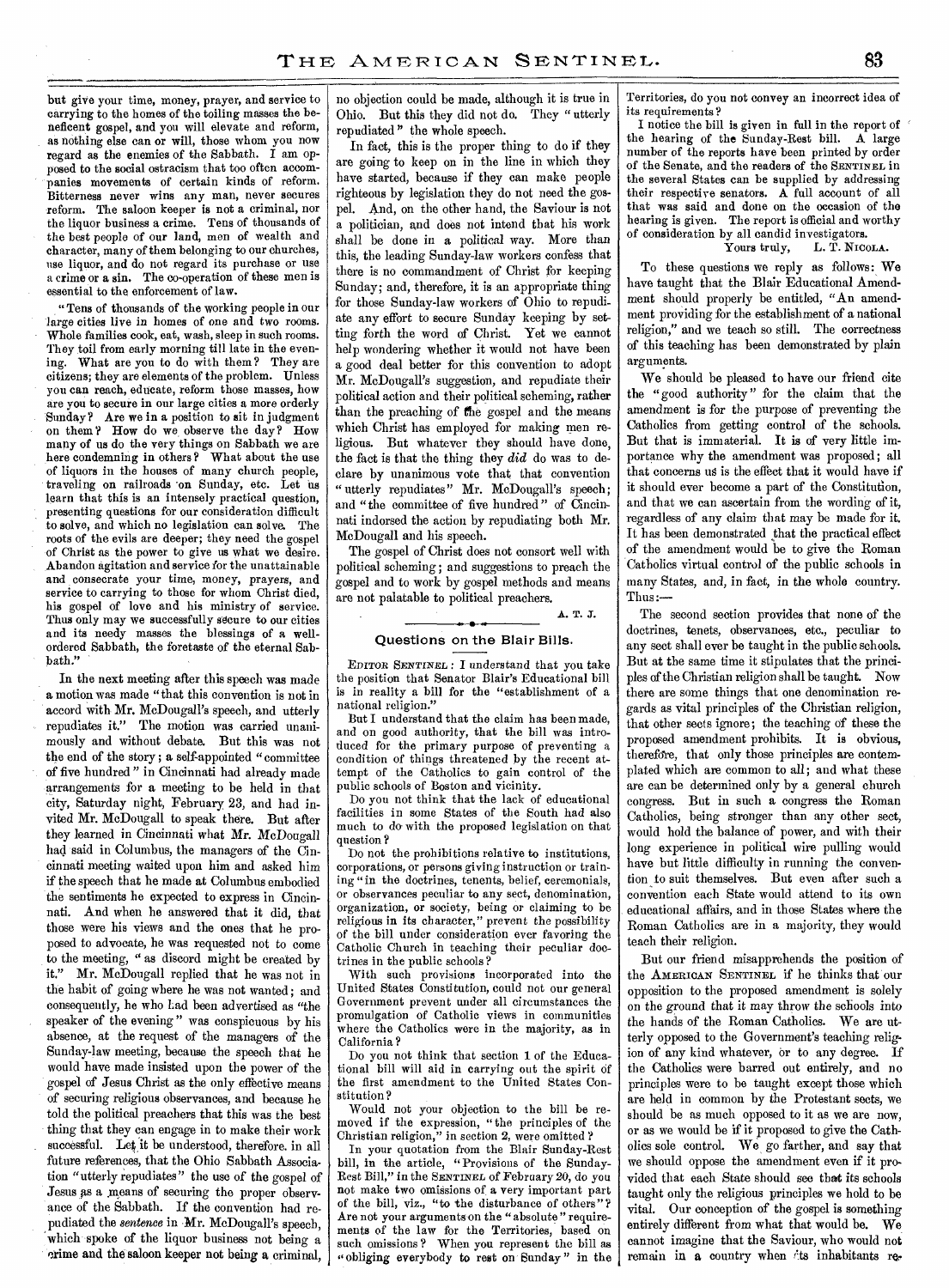quested him to leave, would take pleasure in seeing his gospel forced upon people who reject it in their hearts. Nothing could so surely bring the gospel of Christ into disrepute as the teaching of it to all, by the State. People who might be reached by persuasion, would be repelled by force.

The lack of educational facilities in the South had nothing to do with the proposed amendment. The Blair Educational bill, which has already passed the Senate, and which provides for the distribution of \$77,000,000 among the States, doubtless had that in view; but even .that, if it should pass both Houses of Congress, would never be any help to the South. If that should pass, and the amendment should be adopted, the National Reform people would simply have \$77,- 000,000 at their disposal with which to teach religion in the public schools.

Section 1 of the Educational Amendment is nullified by section 2. The first section says that no State shall make any law respecting an establishment of religion, and section 2 demands that each State shall set itself to teach religion. The State doesn't need to make a law respecting an establishment of religion, when it is itself an establishment of religion—a machine for teaching it. If the amendment prohibited the teaching of any form of religion in the public schools, leaving all denominations free as they are now, to teach at their own expense whatever doctrines they choose to, we certainly should have no objection to it. But if the clause relative to the teaching of "virtue, morality, and the principles of the Christian religion," were omitted from the proposed amendment, there would be nothing left. Senator Blair made his principal plea before the senate on that clause. He seemed to regard that as the main feature of the whole thing.

Now as to the Sunday-Rest bill. That bill has been printed in the SENTINEL no less than four times, so that it is not our fault if every reader of the SENTINEL does not understand it. commented on the bill as it is, and also on the bill as the National Sunday Union wish to have it modified. There is no doubt that if the bill should pass it would be amended according to their wishes, since it is their bill. For our part, it makes no difference which form is adopted. The original form says that no work shall be done on Sunday "to the disturbance of others." But it would astonish one who has had no experience, to see how easily some people can be disturbed on Sunday. The reports of the Sunday-law cases in Arkansas show that nearly every man who was prosecuted for working on Sunday was working in so retired a place, and so quietly, that nobody could have found it out without taking special pains; yet people were greatly "disturbed" by it. We have seen people very much "disturbed" because they knew that some other people were working at a noiseless occupation in the privacy of their own rooms. A law providing for the punishment of anyone who does any work on Sunday "to the disturbance of others," would open the flood-gates of religious bigotry and persecution. As to the amended bill, which provides that no work shall be done on Sunday "in public," nothing more need be said.

We did not incorrectly represent the bill when we represented it as "obliging everybody to rest on Sunday," as the bill itself will show. The bill, as drafted by Senator Blair, says that " no person or corporation, or the agent, servant, or employe of any person or corporation, shall perform or authorize to be performed any secular work, labor, or business" on the first day of the week. We should be pleased to have our friend, or anyone else, name some people that are not included in those terms. If the bill is not "absolute" in its requirements for rest, to the full extent of its jurisdiction, we do not know how language could be framed to make it any more so.

We sincerely hope that " all candid investigators" have the report of the hearing on the Sunday-Rest bill. If they have been hitherto in favor of the bill, the reckless determination on the part of the workers for the bill, to gain their ends, no matter at what cost to others, and the false and contradictory position taken, will suffice to convince them that the whole thing is an iniquitous scheme.

We are not infallible, and are as liable as others to make mistakes ; but if we may always be as correctly represented as the Blair Sunday-Rest bill and its advocates have been in the AMERICAN SENTINEL, we shall be satisfied. E. J. W.

# Sunday and the Catholic Church.

WHEN the announcement of the Columbus Sunday Convention was made, the following notice of it was given by the *Catholic Columbian* of that city:—

"A meeting of all denominations in Ohio is called to be held at Columbus, February 20 and 21, to consider the advisability of a thorough organization 'in the interest of a better observance of the Christian Sabbath.'

"We Catholics are always in favor of that day being kept sacredly and strictly, though without the gloomy countenance or the ashes of woe; yet the first thing the members of this convention ought to do would seem to us to be to show any scriptural command whatsoever to observe the Christian Sabbath.'

"There is authority for the change from the Sabbath to Sunday—ample authority; but it is the authority of the Catholic Church, the only one reaching back to the time of Christ. Fallible churches could make no such a change."

That shows what there is in the indorsement of the Sunday bill by Cardinal Gibbons; it is as a tribute paid by Protestants to the authority of the Catholic Church, that Cardinal Gibbons indorsed it, as it is also of all the Catholics who do indorse it. In his letter to Dr. Crafts in which he indorsed the Blair Sunday bill, Cardinal Gibbons cited the plenary council of Baltimore as authority for keeping Sunday. The Roman Church recognizes no other authority for keeping Sunday than the authority of that church. And whenever they indorse the Protestant movement to obtain a law for the enforcement of Sunday observance, they know it is a tribute paid by Protestants to the authority of the Catholic Church. And when the Protestants get a law by the help, as they themselves say, of all the Catholics in this country, that will not be the end of the matter; the Catholic Church will see that the Protestants pay the tribute which Catholics say is due to that church.

To those so-called Protestants who are so anxious to make religion a subject of legislation, it now appears a very pleasant thing to secure the alliance of the Papacy. But when they shall have accomplished the feat, and find themselves in the midst of a continuous whirl of political strife and contention with the Papacy, not alone for supremacy, but for *existence—then* they will find it not nearly so pleasant as it now appears to their vision, blinded by the lust for illegitimate power.

And when they find themselves compelled to pay more than they bargained to, they will have but themselves to blame; for when they make religion a subject of legislation, they therein confess that it is justly subject to the rule of majorities. And then, if the Romish Church secures the majority, and compels the Protestants to conform to Catholic forms and ordinances, the Protestants cannot justly complain. For our part we Want no rules of majorities in religious observances, either Protestant or Catholic.  $A. T. J.$ 

## Sunday in the Army.

ABOUT this time, as the almanacs say, look out for a jubilee among National Reformers, the members of the American Sunday Union, etc. The reason for this prediction is found in the following special dispatch from Washington, to the San Francisco *Examiner* of March 16:—

" Secretary Proctor is an advocate of the Sunday-Rest law, as will soon be demonstrated by the appearance of an order from the War Department abolishing the Sunday dress parades at all army posts throughout the country.

" This subject has beeri agitated in the annual reports of army officials for years, but none of Mr. Proctor's predecessors have seen fit to direct the change. General Sheridan was opposed to the abolition, which probably accounts for nothing having been done in late years.

" The present Commanding General, however, believes that only absolutely necessary work should be done in the army on Sunday, and has strongly indorsed a recent report of the Inspector-General of the army recommending the abolition of the dress parade and all other unnecessary work on the Sabbath.

"Those papers are now before Secretary Proctor, and, although he has not yet acted, he has remarked his hearty approval of the proposition."

Thus the "workingman" is gradually getting his rights. The Sunday law is declared to be absolutely necessary in order that laboring men may have an opportunity to improve their minds. One clause specifies the very thing which the Secretary of War is said to be about to do, and probably in nothing else could the fallacy of Sunday-law argument be more plainly demonstrated. If there is anybody who has an opportunity to improve his mind if he chooses to, it is the soldier in time of peace. There cannot be the excuse in his case that he is overworked. Neither can a violated conscience be urged as making a. Sunday law necessary; for (1) the instances are exceedingly rare in which a soldier cares anything more for Sunday than for any other day; and (2) in such instances he can easily make arrangement so that he will not have to work on Sunday. We know a man who was converted while in the regular army, and became convinced that the seventh day of the week is the Sabbath. He was conscientious, and during the sixteen months that remained of his term of service, he was able to rest on the seventh day. If this could be done, surely it could be done in the case of one who wished to keep Sunday.

The desire for a Sunday law, so far as the army is concerned, is not because of any special love for the soldier, nor to relieve his conscience, but simply to gratify the feelings of those who, because they keep Sunday, are determined that everybody else shall. The *Examiner* closes an editorial comment on the proposed order, in the following ironical vein: $\overline{\phantom{nn}}$ 

"It is well known that soldiers look forward through the week to the opportunity to enjoy the ministrations of the chaplain, and then to sit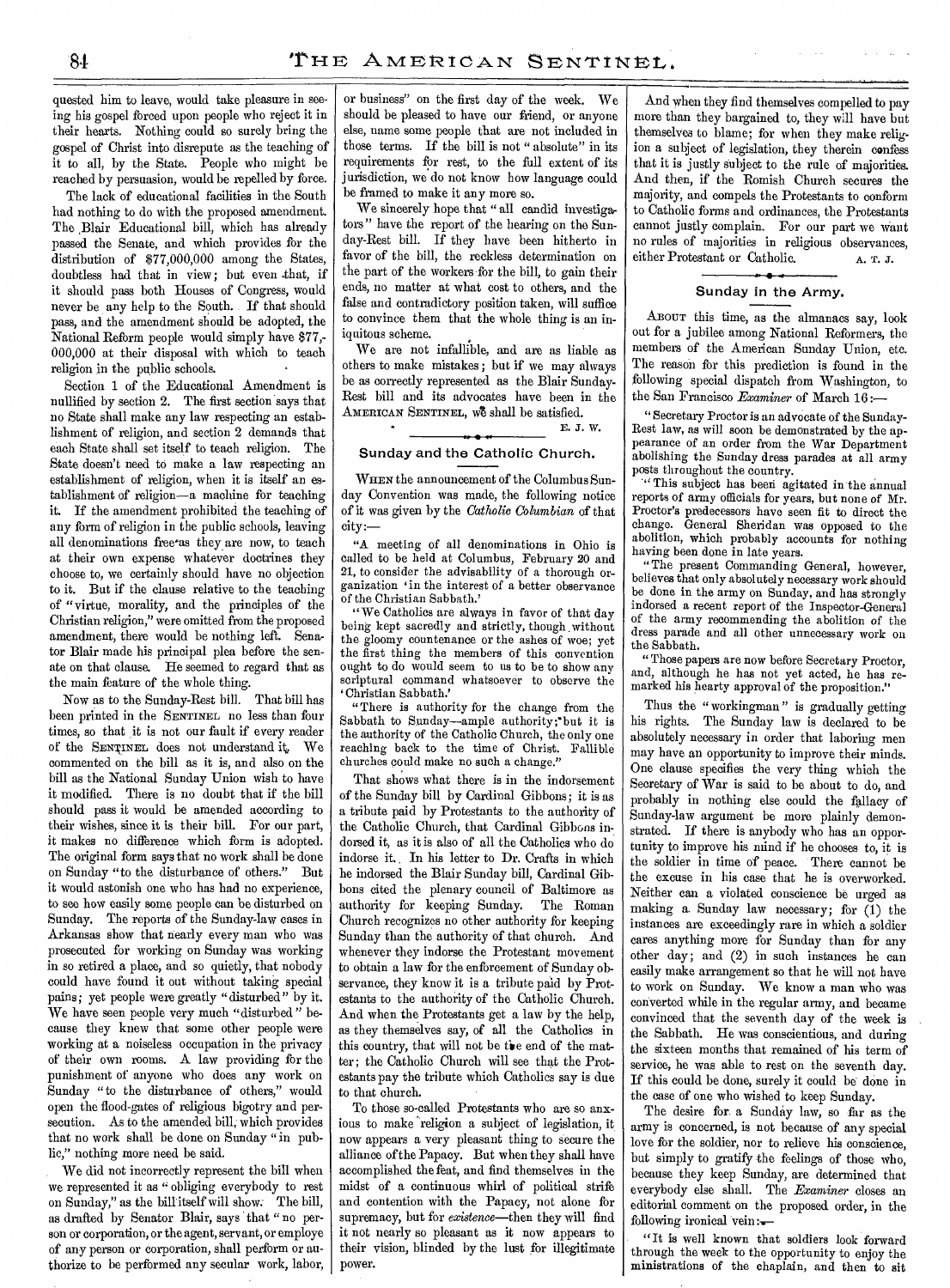quietly in some secluded sea-side garden, meditating upon the teachings they have received. The dress parade brings a jarring earthly element into a day that they desire to devote to other things.

"Secretary Proctor will be gratefully remembered by the defenders of their country when their sabbaths are freed from the intrusion of work, and hearts and heads are swelling with spirituous emotions."

This first application of the proposed Sunday law shows that the abettors thereof care not how much a man may, by his enforced idleness, be thrown into evil associations. All sins are in their eyes of less magnitude than working on Sunday; and rest on Sunday, even though it be as a result of compulsion, is considered as about all that a man needs to fit him for Heaven. shall doubtless now have a Christian army.

# How They Do It.

Nor long ago Mr. Crafts appeared before the Federation of Labor, in Washington, D. C., and urged that body to indorse the Sunday-Rest bill. An ex-president of the association said, in the presence of the writer, that Mr. Crafts told them that if they would by vote indorse the measure, that would give him the privilege of adding 15,000 names to the petitions already then secured in its behalf.

This Federation of Labor is composed of delegates from about thirty local trades unions in the district, which the secretary said aggregated a little over 9,000 tradesmen. Yet Mr. Crafts' conscience was elastic enough to permit him to swell that number on his petitions to 15,000 simply by the vote of about fifty delegates, not one of whom was authorized to represent the sentiment of his fellow-tradesmen on that subject. This is a sample, however, of how many of the 6,000,000 names recently presented to Congress by that party were obtained. Why not do a really wholesale job while one is about it, and just send to Congress a petition with 60,000,000 names attached, and so close up the work at one stroke? You smile. But that would be just about as consistent as the way they are now doing, and a<br>great deal cheaper and quicker. J. O. C. great deal cheaper and quicker.

*Washington, D. C.* 

## **• 4'**  The Papacy in Canada.

REFERENCE has been made in these columns to the arrogance of Cardinal Tashchereau in demanding a seat by the side of the throne at the opening of the Canadian Parliament. But this is only a part of his ways. A dispatch from Quebec to the New York *Times,* dated February 2, says ;—

"The influence which the Church of Rome has acquired over the Legislature of this province would astonish an outsider. The simplest measure is not sure of becoming law unless the Government can certify that it has received the sanction of Cardinal Tashchereau."

The dispatch says that on Wednesday, the 30th of January, in three cases bills were presented to the Legislature with the assurance that the bills had received the sanction of the Cardinal, and even in the case of an act providing for the registration of births, marriages, and deaths, which had repeatedly been asked for by the Board of Health of the province, when the act was proposed the Government took the pains to announce that it had been approved by the Cardinal and his bishop.

Further, the account says:—

"It was proposed to come to the assistance of the farmers whose grain had been destroyed by the wet weather of last fall, and the Premier promised that if a committee was formed, with the Cardinal for chairman, to distribute the funds, the Government would contribute liberally. The church in its turn sometimes treats the Government in a cavalier style. The Premier last year wished to compromise with the Jesuits, who have always been his staunch supporters, on their claim to be compensated for the estates of the order which had been confiscated by the imperial Government, when the order died out in 1800. He proposed to give them \$400,000, which they were ready to accept, but the Cardinal intervened, and claimed the money on behalf of the Catholic universities on the ground that the order of Jesus had been excommunicated by the Pope, and had died out, and that the Jesuits of to-day were not their legal heirs.

"Finally the Legislature paid over \$400,000 to the order of the Pope, to be distributed as he saw fit. The bill was sanctioned by the Dominion Government a few days ago, and the Premier telegraphed the fact to Cardinal Simeoni, asking him at the same time what distribution the Pope proposed to make. An answer was received to the effect that the Provincial Government would be notified through the proper channel."

Since this dispatch was published we have seen it stated that a strong demand was being made upon the Canadian Parliament to have it reverse its action in paying this \$400,000. But how is it going to do that without the Cardinal's approval? And assuredly the Cardinal would never approve such a thing as that. More than this! If it should do it without the Cardinal's approval the Pope has the money, and the Canadian Parliament may vote till doom's day that it will not pay it, and it will amount to nothing. The Pope has the money; and that is the last that the Canadian Parliament or the Canadians will ever see of it.

# Washington and Constitutional Religious Liberty.

THE following extract from the "History of the Great Republic" (pp. 528, 529), by Jesse T. Peck, D. D., is sent us by a friend:—

"The Constitution of the United States was adopted in 1787. Immediately thereafter (March, 1788) the Virginia Baptist General Committee took up the question for discussion, whether the new Federal Constitution, which had now lately made its appearance in public, made sufficient provision for the secure enjoyment of religious liberty. After full investigation, it was unanimously agreed that it did *not.* The committee then consulted with Mr. Madison as to what could be done in the case, who recommended them to address General Washington upon the subject. They also sought the co-oper. ation of the Baptists in the other States of the Union, and sent out Elder John Leland as their representative, who secured their cordial co-operation. The sixth article in the new Constitution read : 'No religious test shall ever be required as a qualification to any office or public trust under the United States.' In August, 1789, the Baptists sent a well-digested and formal address to Washington on the subject, by a delegation from their body. He pronounced their position right, and the next month he carried through Congress this amendment: 'Congress shall make no law respecting an establishment of religion, or prohibiting the free exercise thereof.' This is a part of our present Constitution. The correspondence

on that occasion is worthy of the men whom it immortalizes on both sides. The Baptists said to Washington: ' When the Constitution first made its appearance in Virginia, we, as a society, had unusual strugglings of mind, fearing that the liberty of conscience, dearer to us than property or life, was not sufficiently secured. Perhaps our jealousies were heightened by the usage we received in Virginia under the royal Government, when mobs, fines, bonds and prisons were our frequent repast.' To which the President replied : If I could have entertained the slightest apprehension that the Constitution framed by the convention, when I had the honor to preside, might possibly endanger the religious rights of any ecclesiastical society, certainly I would never have placed my signature to it, and if I could now conceive that the general Government might ever be so administered as to render the liberty of conscience insecure, I beg you will be persuaded that no one would be more zealous than myself to establish effectual barriers against the horrors of spiritual tyranny and every species of religious persecution."

## A Temperate Protest.

THE following protest was adopted by unanimous vote of a large congregation assembled in Aurora, III., February 3. It is temperate in its language, and we do not see how anybody can dissent from its statements without convicting himself of bigotry:-

To *the Hon. Senate and House of Representatives of the U. S. Congress—* 

The rights of conscience are inherent, inalienable, above and beyond all compacts and statutes. They are not and cannot be subjects of legislation. The right of free thought, speech, and action on all subjects of belief, limited only by the same right in others, is absolute in every intelligent being. Any abridgement of that right, followed to its logical sequences, will destroy society itself. The great and only object of government is the enforcement, not the abridgement, of personal rights.

Religion has only to do with man's conscience. It is entirely beyond the jurisdiction of the State. It does not belong to the State to fix and enforce penal sanctions for the violation of laws and obligations, which it did not and cannot create, or for which no authority is conferred. The powers of the United States Government are purely secular. The Constitution prohibits expressly the right to pass any law respecting the establishment of any form of religion.

We, the citizens, assembled in mass-meeting at Aurora Turner Hall, in Chicago, therefore most earnestly enter our protest against the passage of the law entitled, "A bill to secure to the people the enjoyment of the first day of the week, commonly known as the Lord's day, as a day of rest, and to promote its observance as a day of religious worship," and against the adoption of an amendment to the Constitution, which compels each State to provide for the education of all children of the age from 6 to 16 years, in the several branches of science, in virtue, morality, and in the principles of the "Christian religion," both of which bills have been introduced in the Senate of the United States by Senator Blair, of New Hampshire; because these bills establish a certain form of religion, by selecting and enforcing the religious observance of a particular day, and because they prescribe the "Christian religion" as the standard of virtue, morality, and popular education. This would be a clear case of the exercise of powers not conferred by the Constitution to either House of our National Legislature.

"The early settlers came from Europe to seek freedom for themselves, and then inconsistently denied it to others, for fear of losing the monopoly."--- *Schaff.*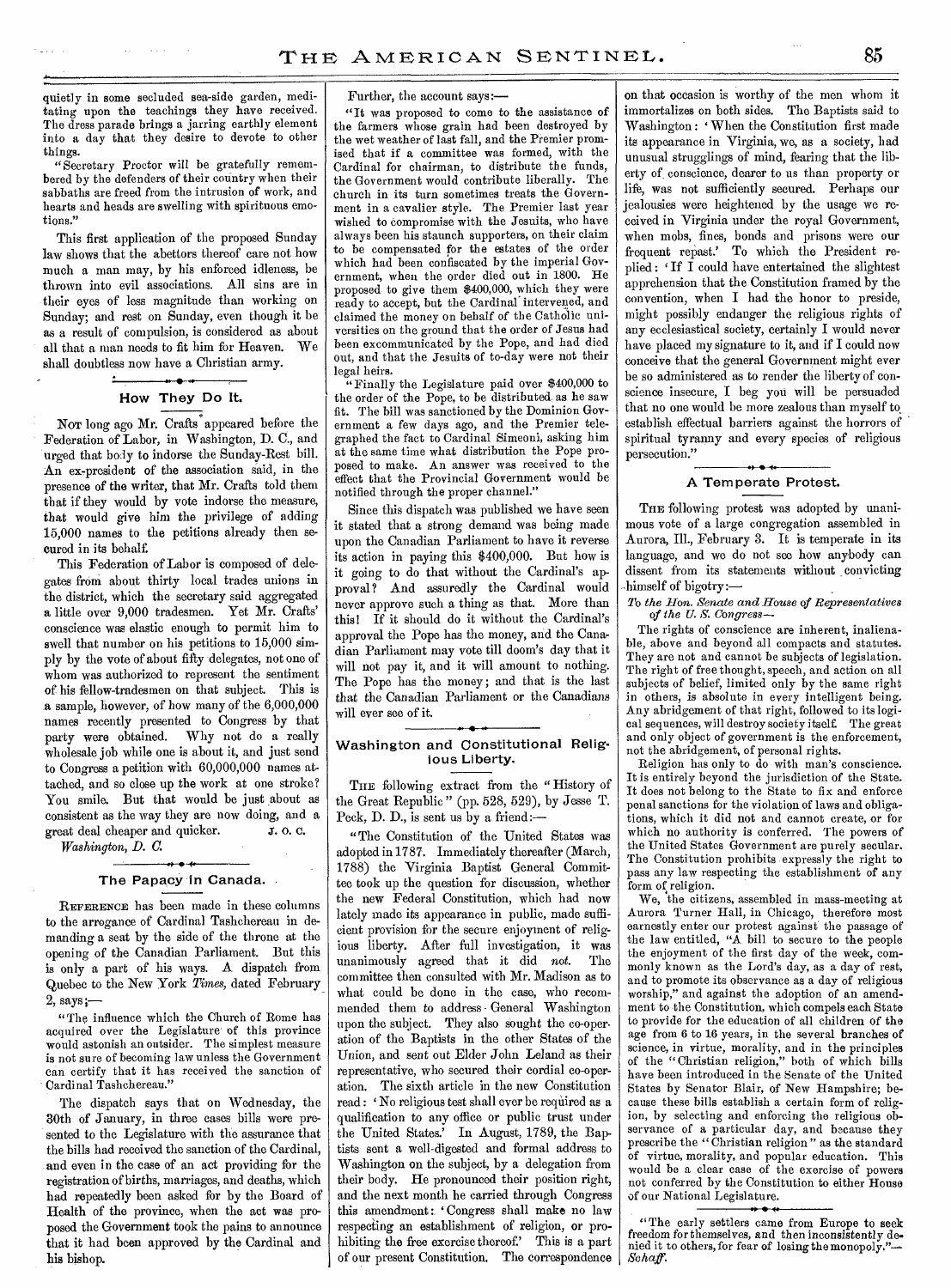# Is It Not Church and State?

THE following editorial from the *Catholic Mirror* of February 16 no doubt expresses the sentiments of Catholics as well as of those Protestants who are clamoring for religious legislation:—

"The Catholics of this country are decidedly opposed to a union of Church and State. That is the reason they object to the arrogant attempt of Protestants to mould the social and educational life of the country on sectarian lines. It is all very well for the sects to divert public attention from their own plans by raising a hue and cry about the tendency of the Catholic Church to gobble up everything, but the attempt is too thin. Its transparency is becoming more apparent every day to reasonable minds outside of the church."

But what is this "union of Church and State" to which Catholics are opposed? It is revealed in the second sentence. They object to the moulding of "the social and educational life of the country on *sectarian* lines;" that is, they object to making any denomination the State church unless (for history past and present proves the fact) the State church is the Roman Catholic. Of course, they know that there is no present prospect of that church becoming the State church ; therefore they can pose as liberalists, and talk of freedom of conscience. But Spain and Ecuador and Mexico prove that Rome does desire a union of the Catholic Church and State. And no sect is wielding a more powerful influence in politics to-day than that of Rome. Her liberal utterances are but blinds to her eternally-sought object, the control of all power, and the extermination of all heretics.

Many Protestants are standing just where Rome does. If Reformed Presbyterians could reasonably hope that their church could be made the State church, is it to be considered a moment that they would not labor earnestly for that object? Would it not likewise be the same with the greater part of the Lutheran and Protestant Episcopal Churches? The course pursued by these churches on the Continent and in England proves that they would zealously labor to make their church the State church.

But neither these, nor any other Protestant denomination, hope for anything of this kind. It can be safely said that no one denomination will ever become the State church of our Federal Government. Knowing this, these political Protestants say with Roman Catholics, We do not believe in a union of Church and State. But by this they always mean a union of one church; or denomination, with the State. But what do they believe? They believe (and are working for that purpose) in uniting the various so-called branches of the Christian church, by which they mean the great and popular bodies of Christendom, on doctrines which are considered essential and common to all. These essential doctrines will be, in their minds, the essentials of Christianity, or the Christian religion, and these churches which hold to, and unite upon, these essentials will be held by these bodies to constitute the Christian church.

By their united power and influence they can mould politics at their will. These essentials will become embodied in statute law, and thus will be formed the union of the so-called Christian church and State—just as much a union of Church and State as though it was one church connected with the State, and a thousand times more productive of evil, because more powerful. But such a combination would never be productive of good; for Christianity never needed the aid of State laws ; they have always proved a curse to her pure and holy doctrines. M. C. W.

# The Abiding Sabbath and the Lord's Day THE 5500 **AND a1,000** PRIZE ESSAYS.  $A$  REVIEW.

# **-**

The above is the title of a pamphlet recently issued. In its pages the author reviews the two most recent and without doubt the best contributions to the defense of Sunday, popularly called the " Lord's Day." The first of these essays was written by Rev. George Elliott, and took the \$500 " Fletcher Prize," offered by the trustees of Dartmouth College for the best essay on the "Perpetual Obligation of the Lord's Day."

The other essay was written by A. E. Waffle, M. A., and was awarded a  $\sharp \tau$ ,000 prize by the Committee of Publication of the American Sunday-school Union.

We state thus definitely the source of the essays reviewed that all may see their importance. Certainly if there was any argument in favor of Sunday, we should expect to find it in these prize essays. Elder Jones in his *Review* takes up their arguments and assertions, and shows very plainly how several times the authors ave *proved what they did not want to prove* at all—namely: The Seventh-day Sabbath is still as binding on all as when the law was given.

This *Review* will be read with interest and profit by all, and those who have friends that are interested in the Sabbath Question should see that one of these pamphlets is placed in their hands.

# WORDS OF APPROBATION.

Elder R. A. Underwood, President Ohio Conference, says:—<br>"The ' Abiding Sabbath ' should find its way to every home in the land. It certainly will have a<br>wide circulation. May God bless it on its mission. The quotations fr divine origin of the Sabbath, its object, universality, and inseparable relation to the moral law of ten com-mandments, of which it is a part, and its binding obligation upon all mankind ; also the clear distinction between the Sabbath and the ceremonial rites, or laws, in words of sublime, convincing power. Yet he, like all who feel it their duty to prop up the Sunday-sabbath with the fourth commandment, contrad >ts<br>his own positi

Elder J. N. Loughborough, President California Conference, says :—<br>
"I have just completed a careful reading of Elder Jones' Review. In this he attacks the main pillars<br>
of their argument for a Sunday-sabbath, and at the

PACIFIC PRESS PUBLISHING CO., OAKLAND, CALIFORNIA.

<sup>44</sup> Fathers \$ Catholic Church,"

**.1 ◆≥●→ →→※※→←→→◎Ⅱ→→→→→←→←** 

—4.53n **Eta. 3. 'iliaggon\*r.+-** 

000 \*\* \*<del>\*</del>

# $\triangleleft$  HISTORY  $\triangleleft$  REPEATS  $\triangleleft$  ITSELF,  $\trianglerightright$

Because human nature is the same in all ages of the world. Hence he who would know how to avoid error<br>in the future must know how verrors have developed in the past. The "FATHERS OF THE CATHOLIC CHURCH"<br>shows the condition pure Christianity to accommodate the heathen element, developed the Papacy, which was simply a new phase of Paganism. It shows that by the time of Constantine every phase of the Papacy was fully developed, and was only wai

# **—4.1ittn\* r orship\*ana \* Sunbag.—**

Is alone worth the price of the book.

The chapter on "The Apostolic Church" consists largely of quotations from Scripture, showing that<br>grave errors both of faith and practice existed in the church even in the days of the apostles, so that the<br>early existence

Lastly, several chapters are devoted to "The Great Apostasy," in which are traced the logical results *of*  the teachings of the Fathers.

## **\*\*Everybody\*Should\*Have\*this\*Book\***

Ass all are constantly meeting quotations from the Fathers in behalf of Sunday. In these cases it is only necessary to show that the same Fathers believed in purgatory and prayers for the dead, to nullify their testimony.

The book is printed on fine tinted paper, neatly bound in cloth, with gilt side stamp, and contains 392 pages. **Price, Post Paid, \$1.00.** 

Address all orders to

Pacific (Press <u>(</u>Publishing (ompany, *0 TILED, CHL.*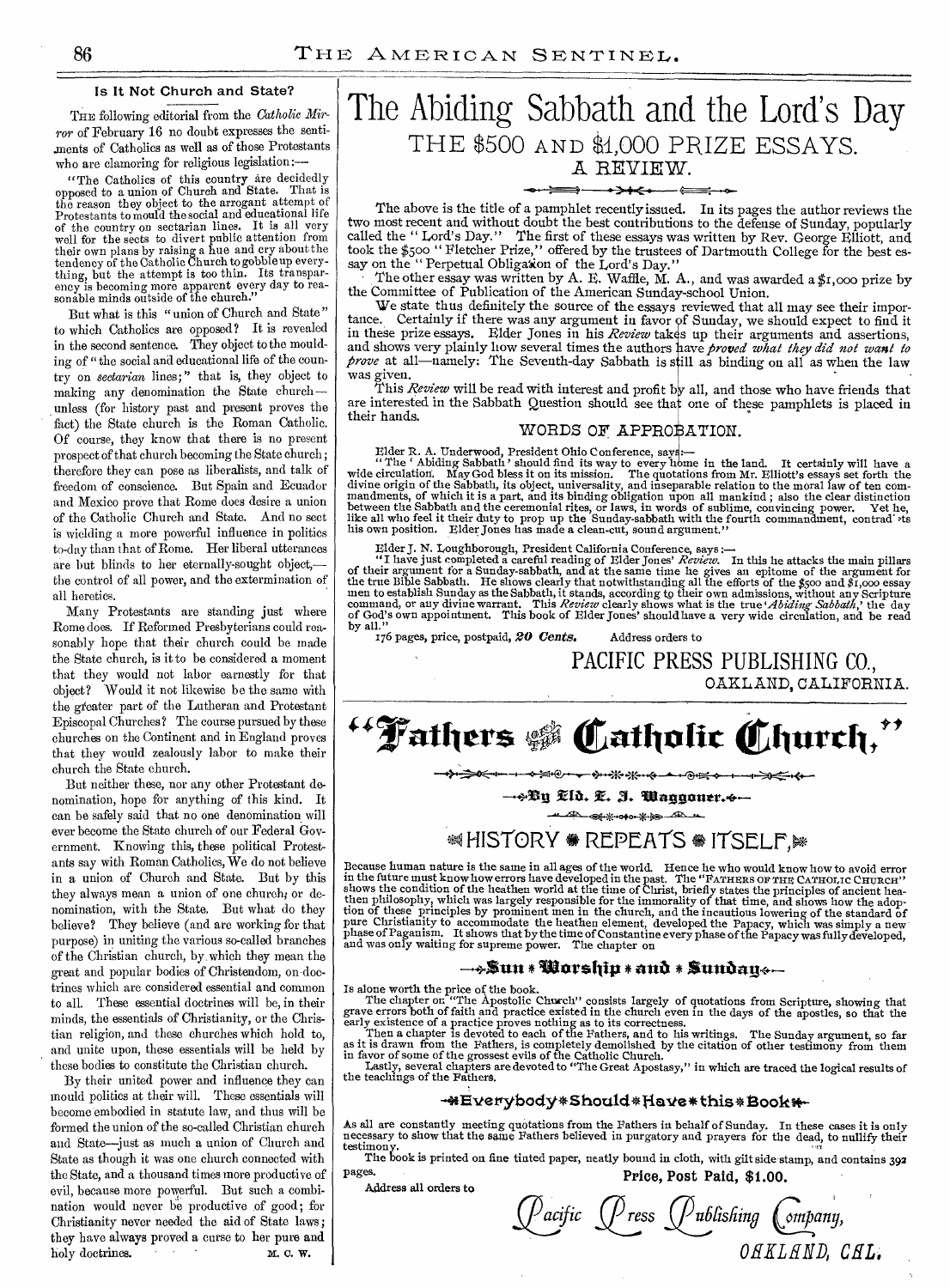

ADVERTISING RATES made known on application. No advertisements of patent medicines, noted in movelties, cigars, tobacco, liquors, novels or anything of a trivial, intemperate, immoral or impure nature accepted. We reserve

The circulation of the AMERICAN SENTINEL during<br>the past six months has averaged 27,935 copies per<br>week. The paper goes to every State and Territory<br>in the Union, Quebec, Ontario, British Columbia, etc.

# *V IEWS OF NATIONAL REFORM.*  **(Package No. 1.)**

This package contains, thirteen, tracts (184 pages), treating upon the various phases of the National Reform movement, as follows:<br>form movement, as follows:<br>No.

| NO. |                                             | PAGES. |
|-----|---------------------------------------------|--------|
|     |                                             |        |
|     |                                             | 8      |
|     | 3. National Reform and the Rights of Con-   |        |
|     |                                             |        |
|     |                                             |        |
|     |                                             |        |
|     | 6. National Reform is Church and State,  16 |        |
|     |                                             |        |
|     |                                             |        |
|     |                                             | 8      |
|     | 10. National Reformed Constitution and the  |        |
|     |                                             |        |
|     |                                             |        |
|     | 12. National Reformed Presbyterianism,  32  |        |
|     | 13. The National Reform Movement an Ab-     |        |
|     |                                             |        |

surdity 16 The above package will be sent post-paid to any aidress for twenty cents. Address, AMERICAN SENTINEL, Oakland, Cal.

**Artistic Dress Reform.**<br>
A Reform in Ladies' Dress is a subject<br>
which at present is one of great interest to the most<br>
intelligent and thoughtful people of this<br>
and other countries. Ladies will find the best<br>
modes for

CROWN JEWELS.<br>CA beautiful book of nearly 650 pages, and<br>ministrated with the finest steel engravings.<br>Photos remarkably low and discounts to agents<br>pacific PRESS. PUBLISHING CO., Oakland,<br>PACIFIC PRESS. PUBLISHING CO., Oa



NEAT, CHEAP, SERVICEABLE.



# RELIGIOUS FAMILY JOURNAL, *Published Weekly, in the Interest of the*

*International Tract Society.* 

This journal is devoted to expositions of prophecy<br>and the dissemination of general Biblical knowledge.<br>Its contents are of the most varied kind, the depart-<br>ments embracing Editorial and General Articles,<br>Health and Temp and circular. Address, THE TIMES, Oakland, Cal. 01-43 Bond St. New York.

# CIVIL GOVERNMENT

# **AND RELIGION.**

By A. T. Jones, one of the Editors of the American Sentinel.

# SCRIPTURAL, LOGICAL, PLAIN AND FORCIBLE.

This important work shows clearly the relation that should exist between Church and State, at the present time, as proven by the Bible and history of the past twenty-five centuries.

Chap. I distinguishes between "What Is Due to God and What to Cesar ; " Chap. II shows for what purpose "The Powers that Be" are ordained; Chap. III outlines vividly the relation that existed between "Christianity and the Roman Empire ; " Chap. IV ably discusses " The Religious Attack upon the United States Constitution, and those Who Are Making It ; " Chap. V unmasks " Religious Legislation," calling special attention to the Blair Sunday Bill now pending in Congress ; Chap. VI is devoted to " The Sunday-law Movement in the Fourth Century, and Its Parallel in the Nineteenth."

These and other topics of equal interest make this treatise INDISPENSABLE TO EVERY LOVER OF CIVIL AND RELIGIOUS LIBERTY.

" CIVIL GOVERNMENT AND RELIGION" is a pamphlet of 176 large octavo pages. Price 25 cents.

# **MILLIONS OF COPIES**

Should be placed in the hands of thinking people AT ONCE. It clearly defines what position we, as American citizens, should sustain toward the effort now on foot to secure religious legislation. Address,

**PACIFIC PRESS PUBLISHING CO.,** 

**Or 43 Bond St., New York. 12th and Castro Sts., OAKLAND, CAL.**  ኔ **THE** 

A SEMI-MONTHLY PUBLICATION TREATING UPON THE VARIOUS PHASES OF

# **The National Reform Movement, The Union of Church and State, and Civil and Religious Liberty.**

Everybody-who is Interested in Sunday Legislation, which is becoming the Leading Question of the Day, should subscribe for the

# **SENTINEL LIBRARY.**

The following numbers are now ready : No. 1. The National Reformed Constitution; price, 3 cents. No. 2. Religious Liberty ; price, 1 cent. No. 3. Evils of Religious Legislation ; price, 1 cent. No. 4. The Blair Sunday-Rest Bill ; price, 7 cents. No. 5. The Blair Educational Amendment Bill ; in press.

THE SENTINEL LIBRARY will be uniform in size (page about  $5x7\frac{1}{2}$  inches), each number containing from 8 to 56 pages or more. Subscription price for the year, 25 numbers, 75 cents. iSingle numbers, at the rate of 8 pages for 1 cent, post-paid. Orders for single numbers, or subscriptions for the year, should be addressed to

> **PACIFIC PRESS PUBLISHING CO.,**  12th and Castro Sts., OAKLAND, CAL.



THIRD EDITION, REVISED AND GREATLY ENLARGED. This work is a critical and exhaustive treatise on<br>the plan of salvation as revealed in the Scriptures,<br>showing its harmony with the principles of justice<br>and mercy, its consistency with reason, and its final<br>results as af



# 4.

The Eureka Hand Loom is especially designed for weaving Rag Carpets, Silk Curtains, Rugs, Mats, and Table Govers. This loom has many advantages over others. We mention a few: It requires an ovarying-bars, lease roots, leas

**EUREKA L0011 CO., Rattle Creek, Rich.** 

AM A card of instruction for weaving fancy carries, rugs, and silk curtains, will be sent free of cost to anyone sending us the name and address of five or more weavers. *Mention this paper*.



# **A DELIGHTFUL**  RESORT AND SANITARIUM,

Offers unrivaled advantages to

*TOURISTS AND ALL CLASSES OP INVALIDS,* 

BOTH IN SUMMER AND WINTER.

The Retreat is situated on the southwestern slope of Howell Mountain, a locality of enviable reputation for health-recuperating qualities, 400 feet above and overlooking the

NOTED AND BEAUTIFUL NAPA VALLEY.

Its natural advantages are equal to those of any<br>other health resort. It is noted for its pure water,<br>dry atmosphere, clear and balmy sunshine, even tem-<br>praxime, mild breezes, and the absence of high winds.<br>Patients are u

CRYSTAL SPRINGS is two and one-half miles<br>from St. Helena, which is on a branch of the Central<br>Pacific Railroad.<br>Pacific Railroad.<br>Persons sending notice will be met at the St. Hel-<br>ena depot by a carriage from the Reveau RETREAT.

## EXPENSES MODERATE !

Come and see for yourself this beautiful Resort.<br>Persons desirous of knowing whether their case is<br>Dure of probable cure can ascertain by addressing<br>RURAL HEALTH RETREAT.<br>For descriptive pamphlet and further particulars address

RURAL HEALTH RETREAT,

St. Helena, Napa Co., Cal.